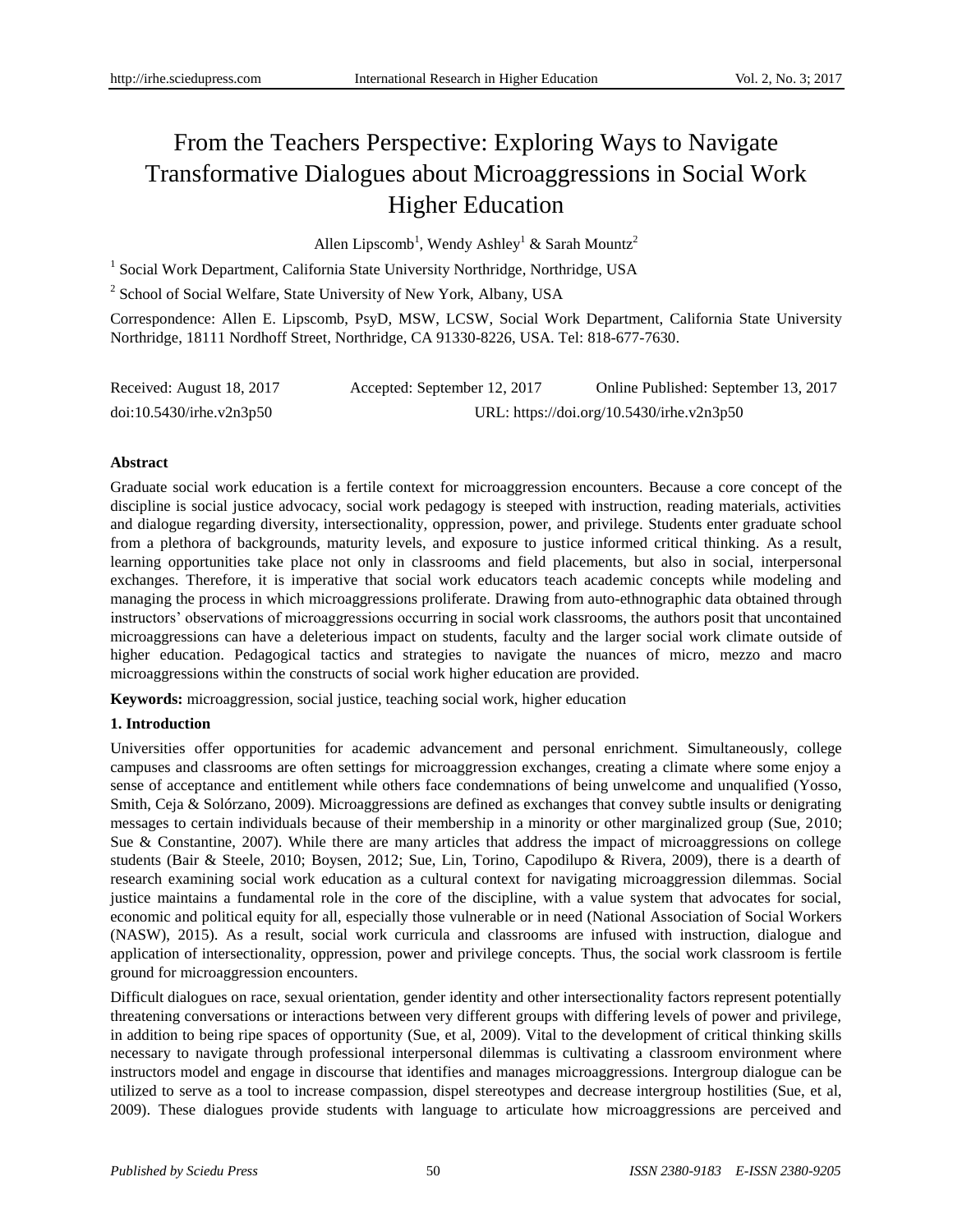experienced and demonstrate a process in which uncomfortable conversations can occur while maintaining respectful relationships.

Unfortunately, educators frequently struggle with addressing microaggressions in the classroom setting. Watt (2007) described these dialogues as evoking unpleasant emotional "hot buttons", leading many to avoid, ignore or dismiss them as taboo (Sue, et al, 2009, p. 184). However, Sue, et al (2009) found whether difficult dialogue was facilitated or hindered depended on the awareness, skills and knowledge of the instructor. Unaware, uncomfortable professors have the potential to invalidate, devastate or initiate additional microaggressions (Spanierman, Armstrong, Poteat & Beer, 2006). Instructors that appeared comfortable acknowledging microaggressions validated feelings, exhibited good communication skills and legitimized differing identity realities, providing a valuable learning experience (Sue, et al, 2009).

It is imperative instructors are aware of their influence on how students comprehend and apply academic concepts, and that the larger implications of failing to act are considered. It is critical for professors to take leadership to incorporate a social justice framework into their praxis, both in classrooms and in the field (Brown & Perry, 2011). Microaggressions experienced within the context of graduate school impact relationships and learning, potentially undermining the short and long term effectiveness of the students and faculty experiencing them. Smith (2004) defines the physical, mental and emotional strain engendered by these assaults over time as "racial battle fatigue." An additional consequence to the field of social work is losing students and faculty representative of the vulnerable, marginalized communities the discipline is charged to empower because they feel alienated from their professional community.

Further, without directly addressing racist, misogynistic, homophobic, transphobic or other microaggressions as they occur in the classroom, are we teaching social work students that only academic content is relevant in becoming an effective social worker? It is a gross misperception that a social work practitioner can be heterosexist, racist or transphobic and also develop genuinely supportive and transformative relationships with gay, lesbian, bisexual, queer, transgender, questioning and clients or communities of color (Brown & Perry, 2011; Spanierman, Armstrong, Poteat & Beer, 2006). Therefore, it is essential for social work educators to value, practice and teach students to practice reflexivity, recognizing the bidirectional reciprocity of a therapeutic relationship (Casey, 2011). For social work in particular, these exchanges offer a process for the development of self-awareness, empathy and authenticity.

#### **2. Literature Review**

The term *microaggression* was coined by Psychiatrist and Harvard Professor Chester M. Pierce in 1970 to describe the slights and often subtly undermining gestures perpetrated against African-Americans by non-black Americans. He defined microaggressions as "...subtle, stunning, often automatic nonverbal exchanges which are 'put-downs' of blacks by offenders" (Pierce, Carew, Pierce-Gonzales, & Willis, 1977, pp. 66). In 1973, MIT Economist Mary Rowe, expanded the term to include similarly derogatory gestures enacted towards women. Since this time the concept of microaggressions has been expanded and developed to understand the casual, daily degradation experienced by many socially marginalized groups, including people of color, people with disabilities, women, members of the LGBTQ community, and individuals who live at the intersections of multiple marginalized identities.

Perhaps most famous for his work on racial microaggressions is Columbia educational scholar Derald Wing Sue, who defines microaggressions as "verbal, behavioral, or environmental indignities whether intentional or unintentional, that communicate hostile, derogatory, negative racial slights and insults towards people of other races (Sue, Capodilupo, Torino, Bucceri, Holder, Nadal & Esquilin, 2007, pp. 271). Sue and his colleagues (2007) developed a taxonomy for understanding various categories of microaggressions that remains widely used today, delineating three primary forms microaggressions may take: 1) microassault: an explicit racial derogation; verbal/nonverbal; e.g.: name-calling, avoidant behavior, purposeful discriminatory actions; 2) microinsult: communications that convey rudeness and insensitivity and demean a person's racial heritage or identity; subtle snubs; unknown to the perpetrator; hidden insulting message to the recipient of color; and 3) -microinvalidation: communications that exclude, negate, or nullify the psychological thoughts, feelings, or experiential reality of a person belonging to a particular group. Microaggression scholarship has also focused on environmental microaggressions, in which microaggressive messaging is embedded in either the built environment or via public policy (Sue, 2010). Contemporary conceptualizations of microaggressions highlight their embeddedness in modern, less covert racist ideologies, namely *aversive* or *colorblind* racism. Research regarding racial microaggressions has largely been conducted within clinical and educational contexts, focusing on the nature and impact of microaggressions perpetrated by educators, clinicians, or peers upon students and/or clients of colors. Within a clinical context, Sue has looked at the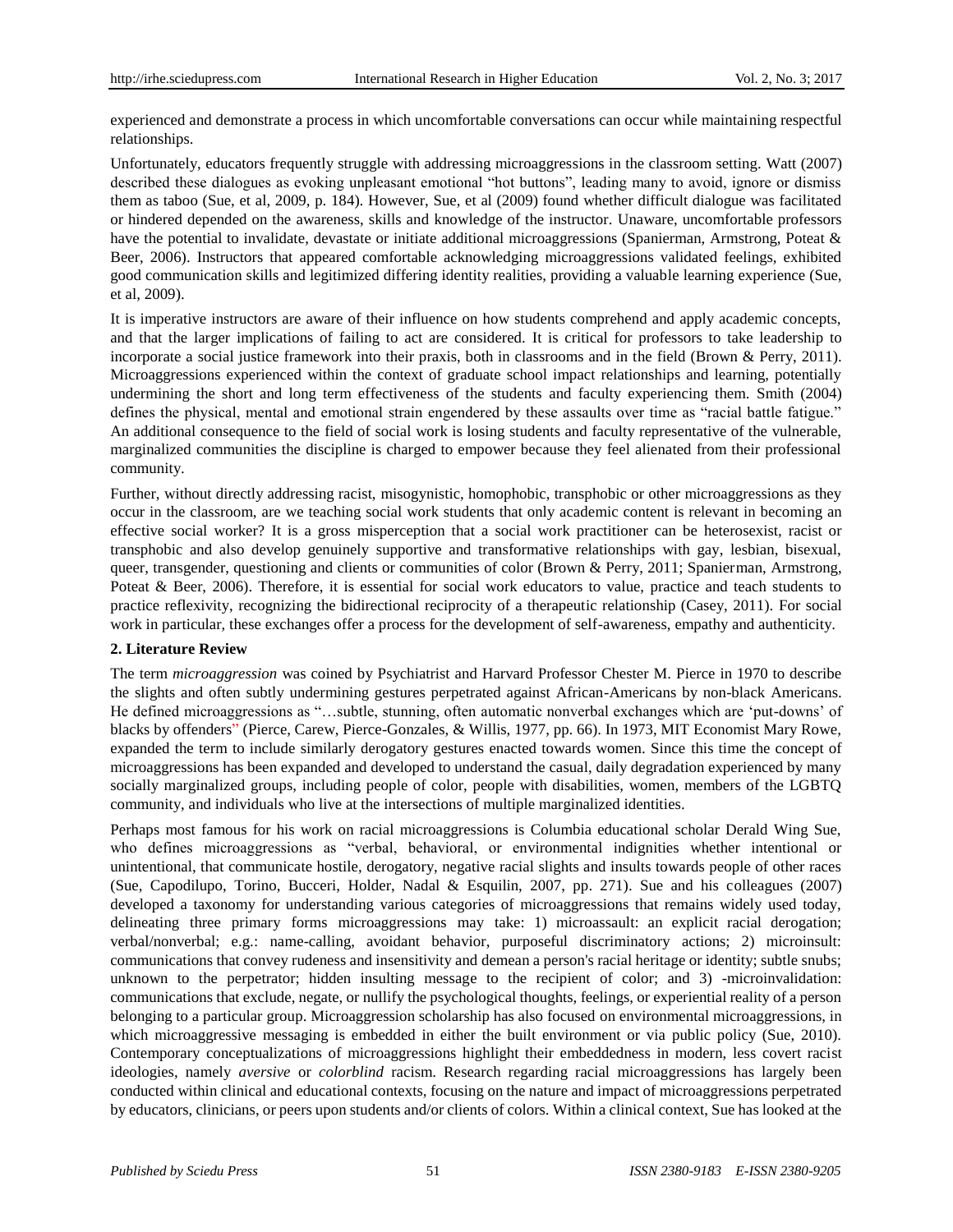impact of racial microaggressions perpetrated by clinicians upon the therapeutic alliance, with a primary emphasis upon a White clinician-client of color dyadic relationship (Sue, 2008).

Within an educational context, work has focused primarily upon the experiences of undergraduate students of color within educational contexts using focus group and individual interview data. For example, Daniel Solorzano (2000) has explored how African-American college students experience and respond to racial microaggressions in both academic and social spaces within university settings through focus group interviews. Julie Minikel-Lacocque (2012) conducted a collective case study exploring Latino/a students' experiences of "subtle" racism as they transitioned from high school to a predominantly White university. Elsewhere, research has examined the ways in which educators do or do not recognize and respond to microaggressions in the classroom and the effectiveness or ineffectiveness of various responses (Boysen, 2012; Sue et al., 2009; Sue et al., 2007). Additionally, the impact of racial microaggressions upon faculty of color has been explored (Cartwright, Washington & McConnell, 2009; Constantine, Smith & Owens, 2008).

Nadal and colleagues (2011) proposed a theoretical taxonomy on sexual orientation and transgender microaggressions, delineating eight categories of microaggressions that may target LGBT persons: 1. *Use of heterosexist and transphobic terminology* occurs when someone uses derogatory heterosexist language toward LGBT persons (e.g., saying words like "faggot" or "dyke," an employer refusing to use individuals' preferred gender pronouns, or people using phrases like "That's so gay!"); 2. *Endorsement of heteronormative or gender normative culture/behaviors* transpires when an LGBT person is expected to act or be heterosexual or gender conforming. For instance, a parent forcing her or his child to dress according to birth sex; 3) *Assumption of universal LGBT experience* occurs when heterosexual people assume that all LGBT persons are the same (e.g., stereotyping all gay men to be interested in fashion or assuming all lesbian women like to ride motorcycles); 4) *Exoticization*  microaggressions take place when LGBT people are dehumanized or treated as objects. This can be exemplified by the widespread production and consumption of pornography with lesbian imagery intended for heterosexual men; 5) *Discomfort/disapproval of LGBT experience* occurs when LGBT people are treated with disrespect and criticism, such as when a stranger stares at an affectionate same sex couple with disgust; 6) *Denial of societal heterosexism or transphobia* transpires when people deny that heterosexism and homophobia exist; 7) *Assumption of sexual pathology/abnormality* microaggressions come about when heterosexual or cisgender people over-sexualize LGBT persons and consider them as sexual deviants. For example, many people may assume that all gay men have HIV/AIDS or that transgender women are sex workers; 8) Finally, *denial of individual heterosexism*/*transphobia*  occurs when non- LGBT people deny their own heterosexist and transgender biases and prejudice (Nadal, 2011).

More recently, scholars have begun looking at the intersectional nature of microaggressions against people with multiple marginalized identities. For example, Lewis, Mendenhall, Harwood & Huntt (2013) explored the strategies Black women college students use to cope with and respond to microaggressions based on the intersection of one's race and gender. Both Nadal (2012) and Balsam, Molina, Beadnell, Simoni & Walters (2011) have looked at microaggressions perpetrated against LGBTQ people of color at the intersection of race, gender identity, and sexual orientation. Balsam et al. (2011) generated an LGBTQ People of Color Microaggression Scale, an 18-item self-report scale assessing the unique types of microaggressions experienced by ethnic minority LGBTQ adults. Three subscales are embedded within the inventory: 1) Racism in LGBT Communities, 2) Heterosexism in Racial/Ethnic Minority Communities, and 3) Racism in Dating/Close Relationships (Balsam et al., 2011).

To date, we have seen no single article looking at microaggressions within Social Work education. In this article, the authors used observed statements and in-class exchanges to identify and analyze the types of microaggressions specific to social work graduate education. These comments (from students to students or student to faculty) generate a wealth of information about the diverse views, values and perspectives of those educating and being educated about intersectionality, oppression, power, and privilege. Strategies for enhancing critical consciousness and navigating transformative dialogues beyond basic course content for professors, students, and the social work climate are provided.

#### **3. Methods**

The present study utilized auto-ethnographies and observation based, qualitative methods to explore instructors' experiences of microaggressions occurring in social work classrooms. The instructors individually observed the microaggression exchanges in the course of teaching MSW (Master of Social Work) courses including *Human Behavior in the Social Environment, Research, Practice* and *Policy* classes over the course of two years. Instructors logged their experiences via journaling. The research team consisted of three Masters in Social Work instructors in a public university setting. These microaggressive statements were foundation and concentration level MSW students taking courses with the researchers. Microaggressive comments were made spontaneously by the students within the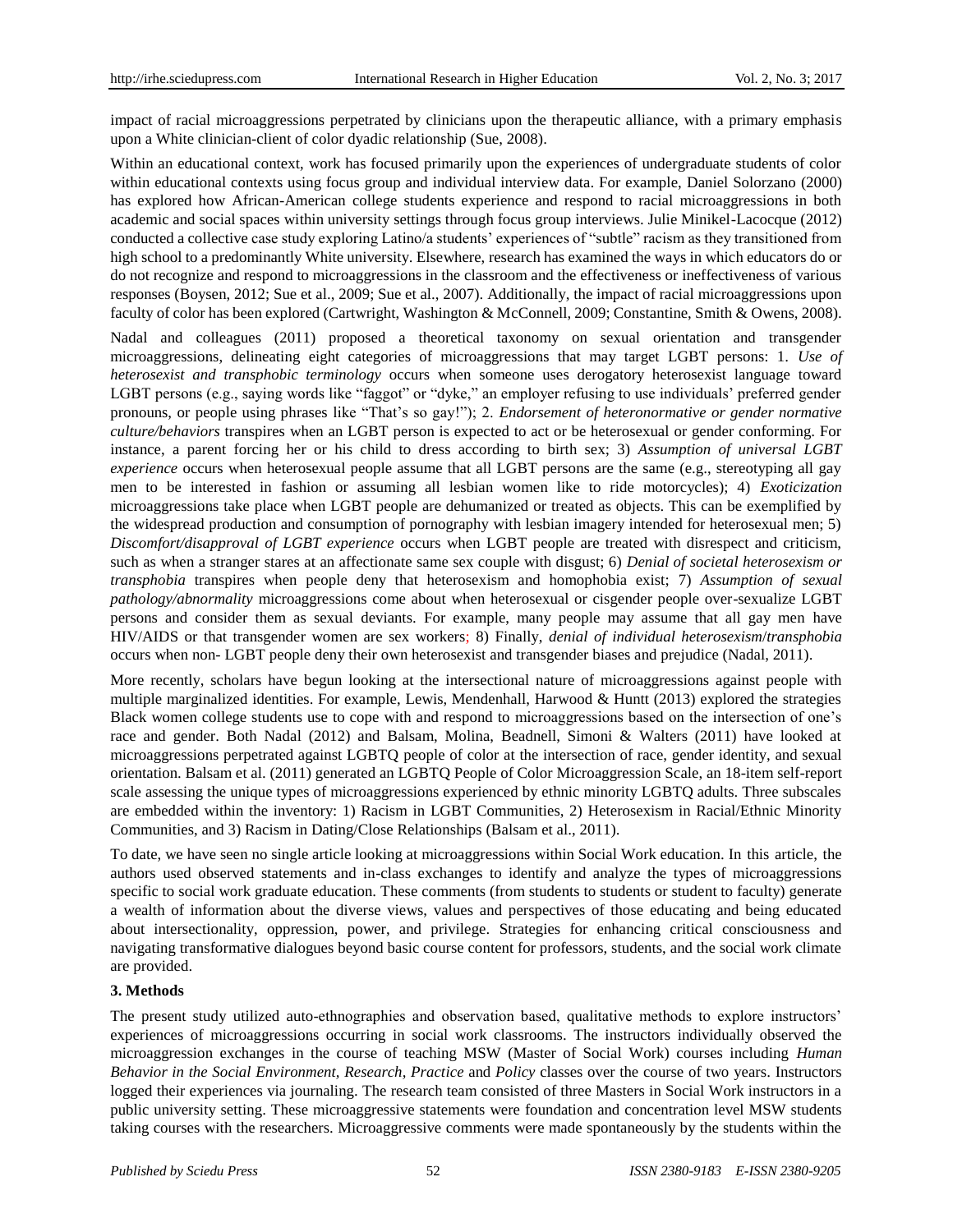context of classroom dialogues. The researchers were interested in examining how the social work environment provided a context for microaggressions and how the climate was impacted by the responses and management (or lack of management) of the microaggressions.

#### *3.1 Procedure*

Each of the researchers generated and shared an independent list of microaggressions they observed or experienced within their social work classrooms. A composite list was developed from the data. From this composite list, the researchers independently analyzed the data, utilizing thematic analysis to "identify, analyze, and report patterns within the data" (Braun & Clark, 2006, p. 79). Then the researchers met as a group, to review the themes, identify common categories and label the categories based on themes (Yosso, Smith, Ceja & Solorzano, 2009). This discussion assisted in developing consensus regarding the broader domains and identifying prominent themes underscoring each domain.

## **4. Findings**

The findings include direct quotes and microaggression themes identified from each instructor's individual and collective experiences teaching in a graduate social work department in a public university. These themes can be characterized by three broad domains*: Racial microaggressions, LGBTQ microaggressions* and *Interstitial spaces microaggressions*. Within each domain, specific themes are outlined to address how they appeared to impact the recipient, how they impacted the researcher and the potentially larger impact on the MSW program.

#### *4.1 Racial Microaggressions*

## 4.1.1 Anti-affirmative Action

A commonly observed theme within the racial microaggression domain was *anti-affirmative action*. Many microaggressions carried the implication that resources provided to promote equity for marginalized students were unnecessary or excessive. While it appears that the students and faculty perpetrating the microaggressions were not intending to offend the recipient(s) of the comment, defensiveness or denial following reactions by the recipient only reinforced the disempowering, disaffirming message. Typically, these comments were expressed by White students when comparing the opportunities of students of color with the opportunities of White students. While social work instruction focuses on increased sensitivity to visible and invisible diversity factors and awareness of power and privilege dynamics, it speaks volumes that despite conceptual knowledge, students continue to blindly judge each other by visible identity characteristics. Further, the judgment of these characteristics does not include consideration of power and privilege dynamics and historical factors contributing to disparate access to higher education and success within higher educational settings. Some of the statements included: "It's not fair that there are so many funding opportunities for students of color. What about the rest of us?" "Students of color get special treatment in this program." "Why do some agencies only hire diverse people? Isn't that going to make people that are not a person of color feel discriminated against and wouldn't they be the minority in that situation?"

#### 4.1.2 Colorblindness

Another area in which microaggressions within social work classrooms proliferate is in regards to *colorblindness* (also known as "one love" or "we're all human"). Any group can deliver microaggressions, however, the most painful ones occur between those with power and those who are disempowered (Sue, et al, 2009). Those who commit microaggressions frequently do so unintentionally, highlighting the ambiguity inherent to microaggressions because of the differing perspectives of the transgressor and recipient (Boysen, 2012). Because microaggressions are typically invisible to the perpetrator, individuals who see themselves as decent, unbiased human beings struggle to believe that they have biased racial, sexual or gendered beliefs or that they might engage in discriminatory behaviors (Sue, et al, 2007). Neville, Spanierman and Doan (2006) assert that the colorblindness ideology of *race shouldn't matter* is often confused with *race doesn't matter*. Students and faculty who perpetuate this perspective often pay homage to diversity related differences, but deny the impact of privilege by claiming solidarity and unity. For the recipients of these microaggressions, it can be confusing to navigate the perpetrator's acknowledgement of diversity with their renunciation of privilege. Similar to the comments made suggesting anti-affirmative action, colorblind statements are recurrently made by White students and faculty, and place the receiving parties in the position of defending their subordinated experience. As a result, an unfortunate consequence of these declarations is the silencing of the marginalized recipient(s). Further, a colorblind perspective has significant, detrimental implications to the social work milieu; Atwater (2008) indicates that colorblind ideologies may hinder students' critical thinking skills and inadvertently impair their cognitive growth. Examples of colorblindness commentary include: "I feel like because I'm not a minority I shouldn't be made to feel bad about my accomplishments and my parents'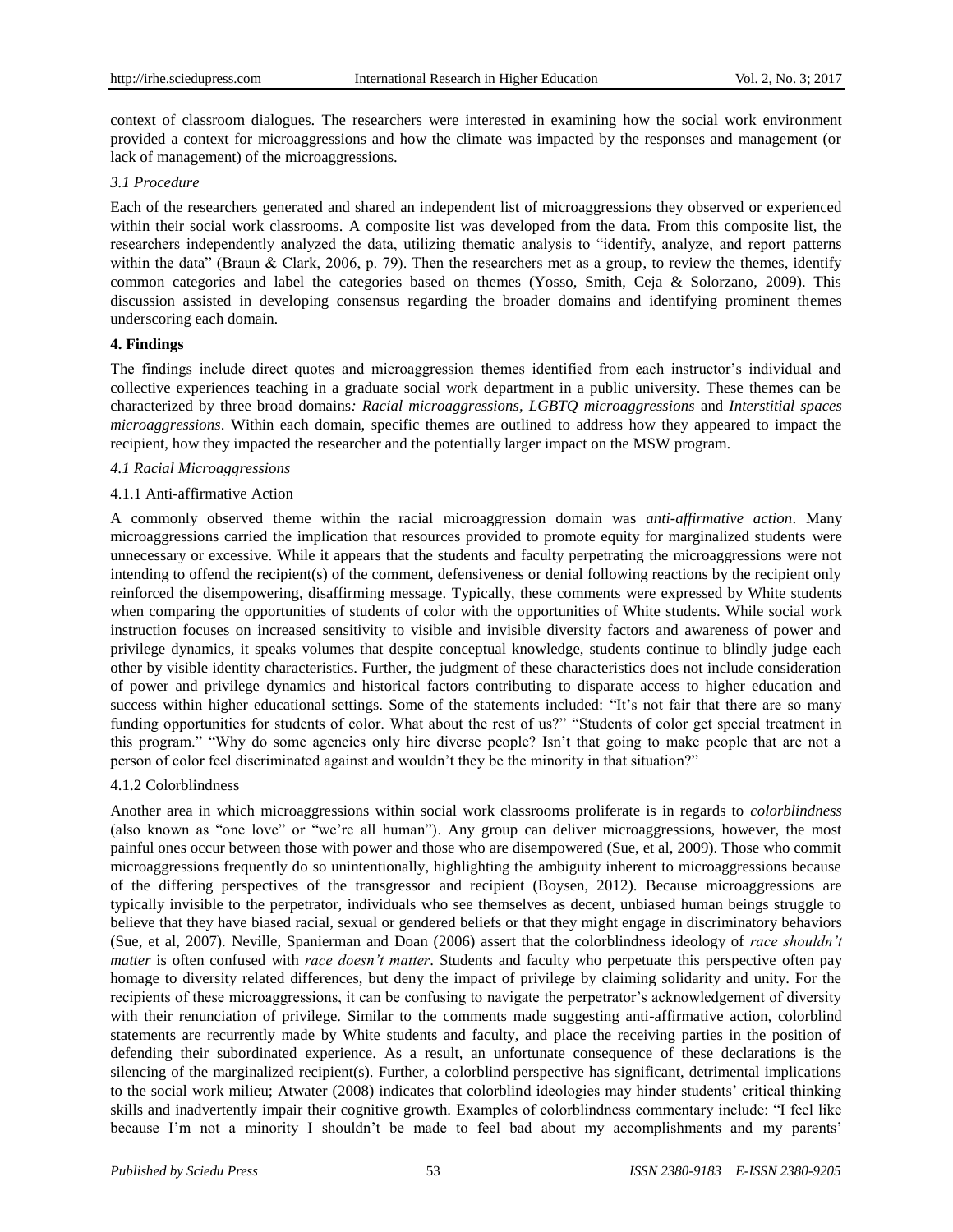accomplishments… I mean my parents' have dealt with the same challenges that minority students have had to deal with…like—substance abuse—unemployment and mental health issues." "This article about microaggressions offends me. I don't see color, we're all human. I feel like this is creating conflict and division." "I wasn't raised to see color so to be forced to talk about it now in this class makes me feel uncomfortable."

#### 4.1.3 Presumed Incompetence

An area observed primarily for faculty of color was *presumed incompetence*. The researchers observed that faculty of color had multiple, recurring experiences where students "forgot" their title or credentials or questioned their presence in the classroom. Navigating the intersections of race, gender, socioeconomic status and educational background/title requires identity negotiation to define and understand one's sense of self while interacting with others (Glenn, 2012). In university settings, patriarchal standards that reflect a White, male, heterosexual dominant narrative may serve as a context for institutional, systemic or environmental microaggressions. Yosso, Smith, Ceja and Solórzano (2009) describe campus climates where messages regarding language, physical environment, personal property, and the limited integration of diversity related curriculum are evidence of White, middle class culture, marginalizing, devaluing and alienating those with differing identities. Dovidio (2012) describes contemporary questioning of competence directed at faculty of color as less openly questioning, and more whispering or silent suspicion. Examples of *presumed incompetence* include: students asking faculty of color "Are you the teacher?" upon first meeting them in the classroom. An additional collective experience was calling the professor of color Mr./Ms. X or by first name instead of Dr. X, after being informed of the correct title several times.

#### 4.1.4 Reverse Racism or Special Treatment Associated with Dominant Culture Fragility

*Reverse racism or special treatment* is a microaggression that is frequently mentioned in the literature. However, within this study, the researchers observed *reverse racism or special treatment* in conjunction with *dominant culture fragility*. Assertions in this category take a "you are oppressing me" stance while simultaneously implying vulnerability or a lack of safety. Again, the observations are consistent that the perpetrators of these microaggressions are typically visibly members of dominant groups, with those on the receiving end have visible indicators of marginalized statuses. What is significant about this subgrouping is that while this exchange is occurring, the individual perpetrating the microaggression continues to maintain higher levels privilege while declaring their fragility, both in the process of the exchange and in the larger environment. The ironic quality of this microaggression frequently curbs deeper exploration or critical dialogue which could potentially add depth to the discussion. The challenge is moderating the discrepancies between privileged worldviews that uphold White supremacy and subordinated worldviews characterized by experiences of oppression. Maintaining polarized positions of privilege or subordination have the potential to isolate or activate emotional responses that further polarize faculty and students rather than increase mutual understanding (Sue & Constantine, 2007). However, social work training programs must be structured and facilitated in a manner that promotes inquiry and allows students to experience both discomfort and vulnerability (Sue, et al, 2007). The ensuing comments exhibit this complex dynamic: "Because I'm the only White student in this class I can argue that I'm experiencing microaggression by you all…" "I feel like I can't say anything because it will be perceived as racist because I'm White." "It's hard to talk about intersectionality in classes because I am White and everyone assumes I have privilege all the time. I have been though a lot too, and no one cares about or recognizes that." "This seems like a lot of stuff to remember so that we don't offend anyone or make them feel uncomfortable... is it ever okay to not be so PC as a social worker?"

#### 4.1.5 Racism without Racists

A final subgroup within the domain of Racial Microaggressions is *racism without racists (*or *"Get Over-it")* (Bonilla-Silva, 2006). Within this category, racism is acknowledged as an elusive, nebulous force, but the implication is that the perpetrator should be exempt from responsibility for racism, discrimination or privilege. Further, a corollary insinuation is a "that-was-then-this-is-now" perspective, which presumes that marginalized groups should "get over" their feelings about insubordination because it is ancient history. According to Brown and Perry (2011), many privileged individuals find it hard to acknowledge that racism and oppression still exist; thus, it is imperative that students accept accountability for their roles in maintaining the status quo and empower themselves and others to challenge systems of oppression (p. 2). For White students, this refers to an understanding of their Whiteness as a racial identity not only because of privilege, but also because of the coercive manner in which White elites constructed and maintained a racial hierarchy that allowed some to benefit from Whiteness while others remain perpetually removed (Casey, 2011, p. 6).

The process of developing critical consciousness necessitates self-awareness and recognition of the implications of power and privilege. Students must learn to deconstruct, examine and change their beliefs and attitudes (Brown &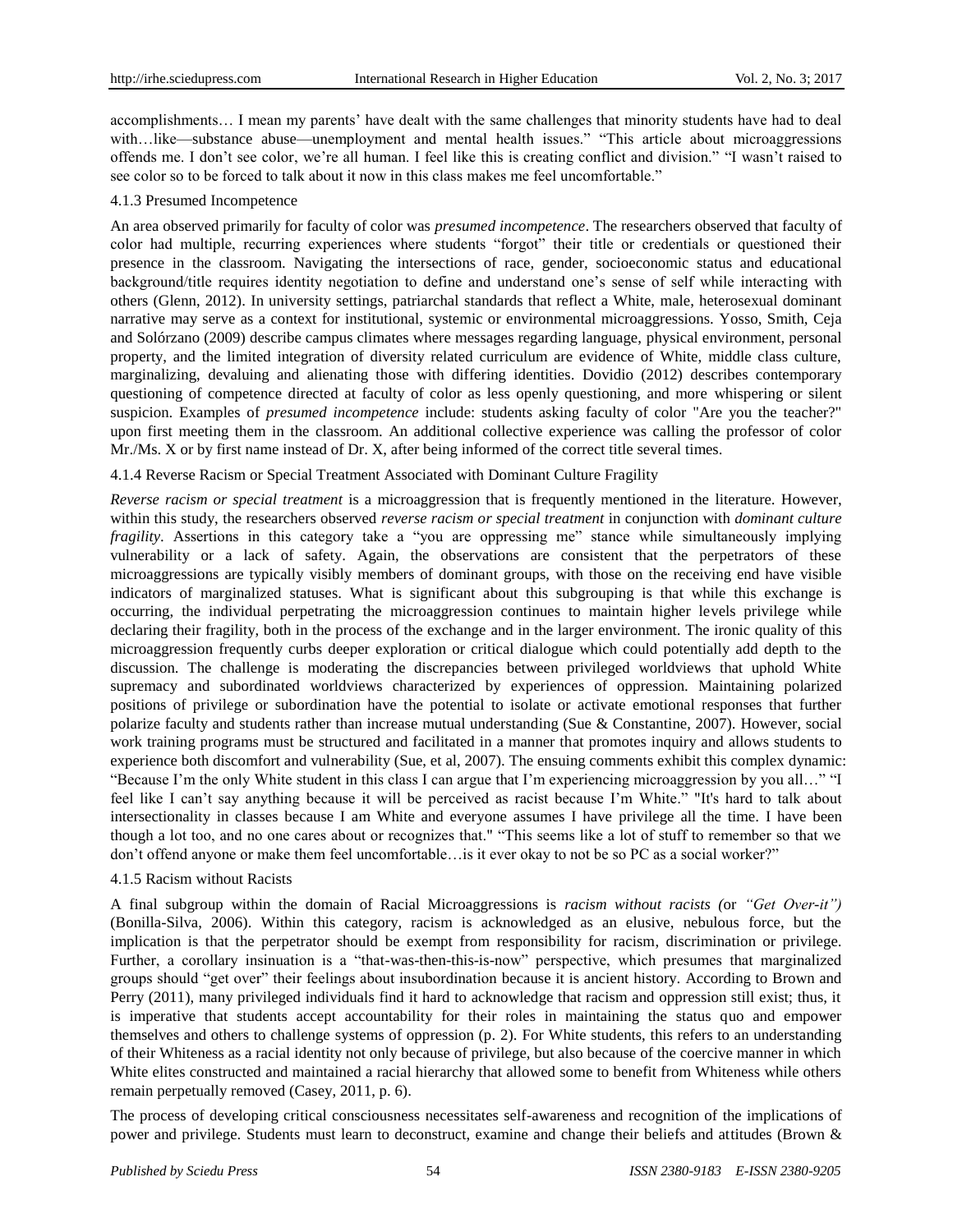Perry, 2011). The privilege to see oneself as raced, gendered, or sexualized and move comfortably and successfully through the world without recognizing privilege is a key aspect of privilege. The gaps between ignorance, self-awareness and humility are a breeding ground for microaggressions. Students comments include: "So, when working with clients of color should I automatically assume that they see me as the White oppressor--shouldn't they be able to move past that?" "I feel like I can't say anything because it will be perceived as racist because I'm White" "I don't mind talking about White privilege, but I don't feel comfortable talking about White supremacy. That's just so harsh. It's not like we are the KKK or anything."

#### *4.2 LGBTQ Microaggressions*

## 4.2.1 Value System- Religious Beliefs

Resistance to engaging material related to LGBTQ communities within the social work classroom commonly takes the form of *personal values* and *religious freedom* arguments. This occurs on both individual and broad scale levels. Students within general social work programs have gone so far as to file lawsuits against their Social Work programs for violation of religious freedom when programs refused to honor their requested exemption from working with LGBTQ communities. Some faith based social work programs have also upheld practices, such as conversion therapy, that are widely condemned for their harmfulness to LGBTQ communities. Within our own classrooms, the authors have heard microaggressive statements such as "I feel like I am denying my religious beliefs by accepting someone's homosexual lifestyle... I mean—I can't tell someone what to do but I can also disagree with it if I want."

A related phenomenon is the idea that because engaging in conversations about LGBTQ communities necessarily centers conversations about sexual orientation and gender identity – which often gets conflated with simply talking about sex – it is inappropriate for certain settings, or violates "family friendly" sensibilities. This has emerged in the classroom when discussing comprehensive sex education that is inclusive of LGBTQ communities, in the form of comments such as "I don't care really how people chose to live their life—I only have a problem when they try to teach my children in elementary school about sexual orientation and being gay...what if that's not something I want to teach my kids about at that time—I just feel that they are too young for all that stuff..."

#### 4.2.2 Assumption of Sexual Deviance/Pedophilia/Predatory

The authors have additionally repeatedly observed an undergirding trope of *presumed sexual deviance and/or pedophilia* in classroom conversations regarding social work practice with LGBTQ communities. This insinuates an association of same-sex attraction and/or non –gender normative expressions and identities with predatory or criminal sexual practices. Another facet of this narrative is a belief that people are LGBTQ because of they have been sexually abused. For example, one author observed a student, upon hearing that a guest speaker was a sex offender, ask the speaker "Were you gay before you were sexually abused?‖ Do you think that relates to your being a sex offender at all?" Another manifestation of this predatorializing attitude is the charge of aggression or presumed unwanted attraction. For example, one author observed a student saying "I want to support gay women but they are just so aggressive in their approach. I tried to be an ally in college, but gay women just kept trying to get me to turn gay.‖

#### 4.2.3 Silence, Avoidance or Distance

Another form of resistance to material pertaining to practice with LGBTQ communities are *distancing techniques*. Distancing techniques may take the form of silence or avoidance and are often a signifier of discomfort. For example, a student commented "I don't mind what people do. You can sleep with whoever you want but there are plenty of clients that need to be seen. I don't have to see all of them. I will refer gay clients out." Sometimes people simply succumb to silence in the midst of their discomfort, which is exemplified by statements like the following: "I worked with my first homosexual family and it felt weird because I didn't know what to say," and "Sometimes, because I don't know what to say (I don't want to offend anyone) I just decide not to ask them any questions at all about their sexuality." On occasion, this discomfort may be projected onto the client or classmate with an LGBTQ identity: "I feel like if I keep talking about a person's race or sexuality then I'm creating unsettling feelings for that person—isn't it best to not bring it up unless they bring it up?‖ This places the onus for relieving the discomfort on the member of the targeted group.

# 4.2.4 LGBTQ Non-Affirmation

*LGBTQ non-affirmatio*n is another category of microaggressions targeting LGBTQ communities. This consists of comments or gestures that are subtly undermining of community values or norms. An example is a student who asked: "Why does the gay community need all of the letters...isn't that creating division within the community by referring to them as L.G.B.T.?" Another example of LGBTQ non-affirmation is superimposing one's own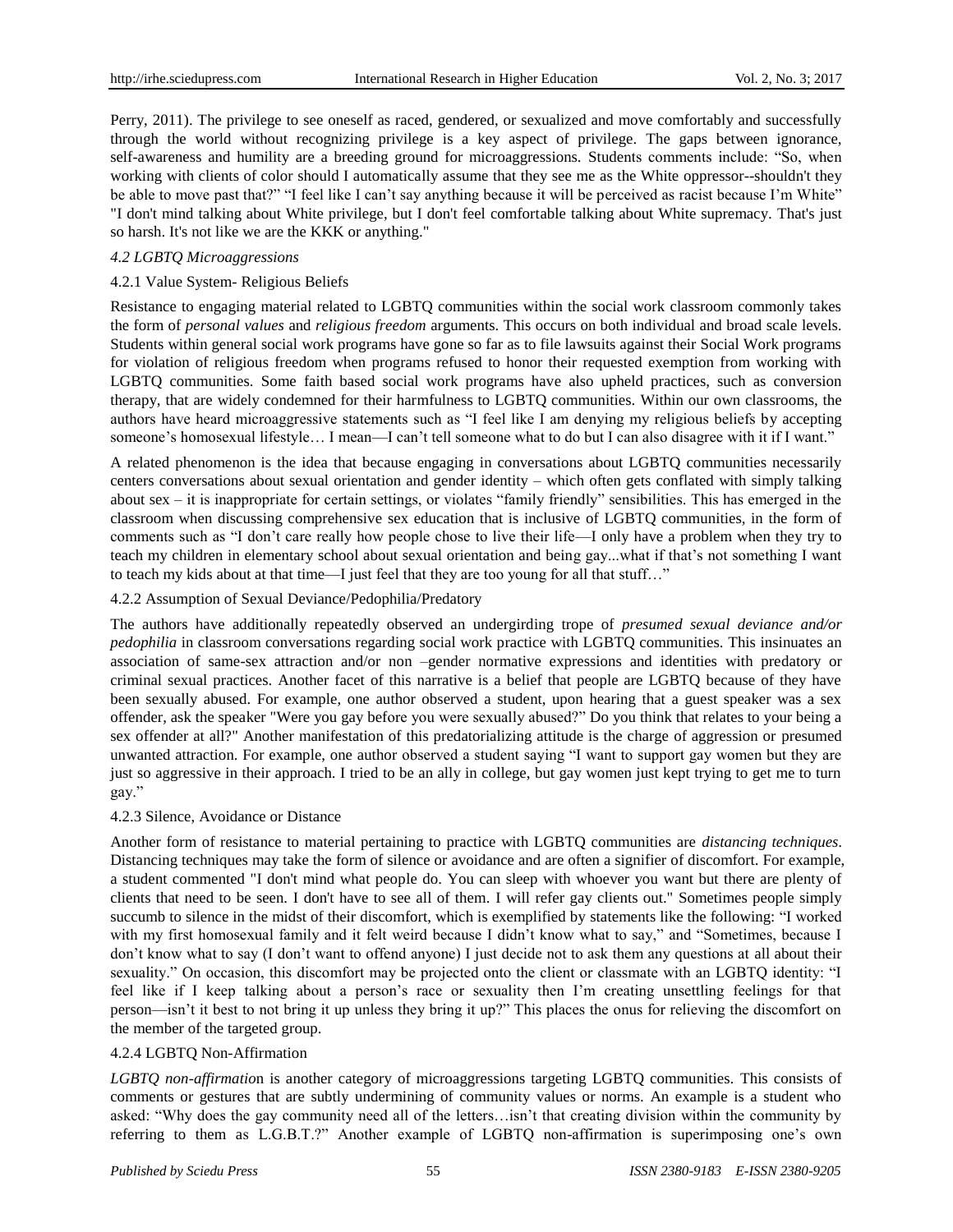sensibilities about the meaning of language over what's been expressed as preferable by a member of the LGBTQ community; for example, the student who said "In my time, it was derogatory to call someone queer. I don't know why any proud person would use that word to refer to themselves."

# 4.2.5 Misgendering

*Misgendering* is a common microaggression perpetrated against transgender, genderqueer, and other people who don't fall neatly within the gender binary. In the classroom, this may take the form of refusing or forgetting to refer to people by their preferred gender pronoun or preferred name. It can also be simply forgetting or not knowing to ask people their preferred gender pronouns. It may also take the form of referring to people collectively as an assigned gender (ie. "How are you ladies doing with this assignment?"). An example of a misgendering microaggression is exemplified in the following statement made by a student: "When I was working with a transgender man I wanted to ask her what was her real name before she decided to change into a man." If this is happening in the classroom, it is likely also happening in the practice arena.

## *4.3 Interstitial Spaces of Microaggressions*

## 4.3.1 Multiracial Microaggressions

Students within the classroom setting can experience *multiracial microaggressions* which can be seen within the same racial group (i.e. also known as intra-racial microaggressions). This is when someone of the same and/or sharing some of the same racial identity makes subtle statements and/or remarks about other another person's identity. For example, an individual being told that they are not enough of one racial group because they are of multiracial descent; and therefore cannot speak on behalf of the racial experience of the group nor their own experience. Individuals of the same racial group can sometimes try to coerce each other into using their own label (e.g. blackness) in the name of their label being the "most right". This can be viewed as policing of one's identity. An example of policing identity would be, "I feel like you are not "really down." Maybe it's because you are only half Black." This implies that the person of multiracial descent is not one of "them" and is therefore viewed as an outsider who cannot identify with the experience and lifestyle of the group as a whole.

## 4.3.2 Intersections of Race, Sexual Orientation and Gender Identity Microaggressions

It is also common for LGBTQ students of color to encounter microaggressions at the *intersection of race, sexual orientation and gender identity*. Intersectionality becomes especially complex when dealing with interactions between people who experience different sets of oppression and thus are simultaneously more privileged and less privileged than each other. For example, White LGBTQ students generally experience more privilege than LGBTQ students of color. Examples of intersectional microaggressions perpetrated against LGBTQ students of color include a student who stated: "You know that Black and Latino voters are responsible for Prop 8 passing." This statement – which refers to the passing of anti-Marriage ballot initiative Proposition 8 - reinforces the common trap of framing racial and LGBTQ justice as inherently at odds. This false dichotomy no only jeopardizes important alliances, but it fails to acknowledge the experiences of people who claim identities in both communities. Another example of an intersectional microaggression is the comment: "How can a transgender black woman say that she is sexually attracted to a white woman...he should have just stayed a man and dated outside of his race?" This statement implies that the individual must be "confused".

# 4.3.3 Tokenization as a Microaggression

There are also encounters that happen in the classroom that rarely get discussed and can be viewed as microaggressions in the form of *tokenization*. Tokenization can be defined as an individual involuntarily being placed to serve as a visible representation of the oppressed group and/or chosen to speak on behalf of the experience and feelings of the oppressed group (Haskins, Whitfield-Williams, et al., 2013). Students who attend school in predominantly White college/university often find their experiences challenging and they may encounter tokenization, wherein they stand out as members of a minority group who are visibly different from those in the majority. An example of this would be, "Do you mind professor if I don't share as much in this class because I am the only gay student and I do not feel comfortable serving as the voice for all gay people." In addition, "It makes sense professor that you would work with the African American community in South Los Angeles because you are an African American and there is a need for men like you there."

#### 4.3.4 Out Dated Terminology

Lastly, when students utilize *out of date terminology* and/or fail to utilize up-to-date nondiscriminatory/derogatory terms—this is experienced as a microaggression. An example of this would be, "I think homosexual people should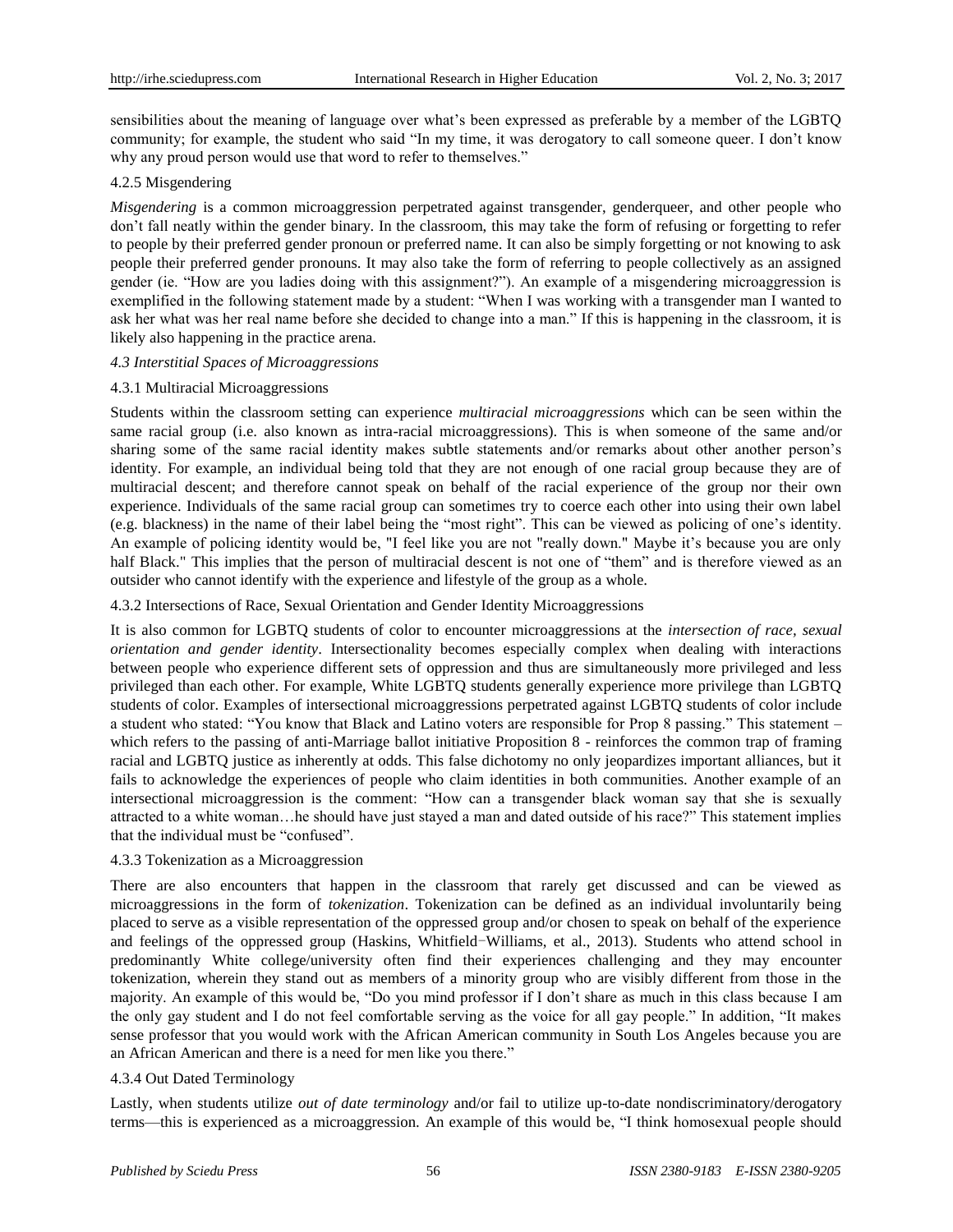get the same rights as heterosexual people" and also "I feel like I am denying my religious beliefs by accepting someone's homosexual lifestyle... I mean—I can't tell someone what to do but I can also disagree with it if I want."

#### **5. Discussion**

#### *5.1 Pedagogical Tactics and Strategies*

Contemporary racism, homophobia, and transphobia have evolved from overt forms of discrimination to more disguised, covert presentations (Sue, et al, 2007). Despite their subtlety, microaggressions can have a deleterious and cumulative effect on the psychological, emotional, health, relational and academic functioning of students of color and LGBTQ students. They have been found to act as a stressor on psychological and physical health, negatively influencing students' perception of campus climates, and hampering the ability to cognitively process information (Bair & Steele, 2010; Boysen, 2012; Sue, et al, 2008). Students who experience privilege in one or more identity categories may also experience detrimental consequences by unintentionally engaging in microaggressions. Remaining oblivious to the impact of microaggressions has been found to lower empathic ability, lessen compassion and dim perceptual awareness (Spanierman, Armstrong, Poteat & Beer, 2006). Because all of these consequences can adversely impact the efficacy, well-being and sustainability of social work professionals, management of microaggressions is key in social work education. The responsibility for classroom management and modeling responses congruent with social work values falls primarily on the academic instructor. Several key recommendations for addressing microaggressions within social work education are as follows:

1. Academic faculty would benefit from gaining training and experience with facilitating complex and challenging dialogues on power and privilege. If faculty members are to become comfortable discussing and teaching about race, sexual orientation, gender identity and micro-aggressions, it is imperative that the trainings include not just intellectual and cognitive but experiential exercises. It is also important to consider that the success of the dialogue depends on the cultural sensitivities, comfort and awareness of the faculty member leading the discussion. One must be able to facilitate dialogues and manage discomfort in the classroom by creating a safe space to do so. When challenging dialogues ensues, faculty members must be able to do an internal check in in order to identify and manage anxiety and discomfort.

2. Academic faculty need to be honest with themselves that they are not exempt from having biases or strong feelings and reactions to discussions centered around race, sexual orientation, gender identity, and privilege. In addition, faculty must be aware of racial disparities, injustices/inequalities surrounding people of color as well as those faced by LGBTQ students. It is their duty and responsibility to be in the know about recent and historic trends and struggles. Further, White faculty must be willing to address their ―Whiteness‖ and positions of power and privilege to promote interracial and intra-racial dialogue, and assist students with challenging dialogues that may create discomfort. Similarly, heterosexual and cisgender faculty need to be aware of the nature and impact of microaggressions perpetrated against LGBTQ students and faculty. Moreover, developing a nuanced understanding of interlocking systems of oppression and interstitial spaces can prove invaluable in navigating some of the common pitfalls of social justice dialogues in the classroom.

3. Academic faculty must be aware that students might be holding back due to fear that their grade may suffer as a result of being candid. Conversely, students might feel vulnerable due to being the only identified marginalized person in the class and may refrain from sharing due to not wanting to be the representative for that subgroup. It is important for faculty members to validate "lived experiences" regardless of their personal perspective. Disclosures of experience and an emphasis on experiential aspects of real life situations can open up dialogue with other students, creating opportunities for growth.

4. Academic faculty should begin by building a foundation and basis for having dialogue around race, sexual orientation, and gender identity by creating a classroom culture and climate of tolerance and respect. This can be facilitated by creating a reflective classroom contract in collaboration with students, or through some other means of establishing guidelines for respectful dialogue and a mechanism for accountability. It is equally important for faculty to prepare themselves for ignorance, not assuming or expecting that students will be receptive.

5. It is vital that academic faculty seek support and consultation outside of the classroom setting. There should be a diverse pool of faculty and staff (i.e. both intra and inter –discipline) that serve as a consultation team to give/receive feedback; to have accountability; and to learn from colleagues. Team teaching may be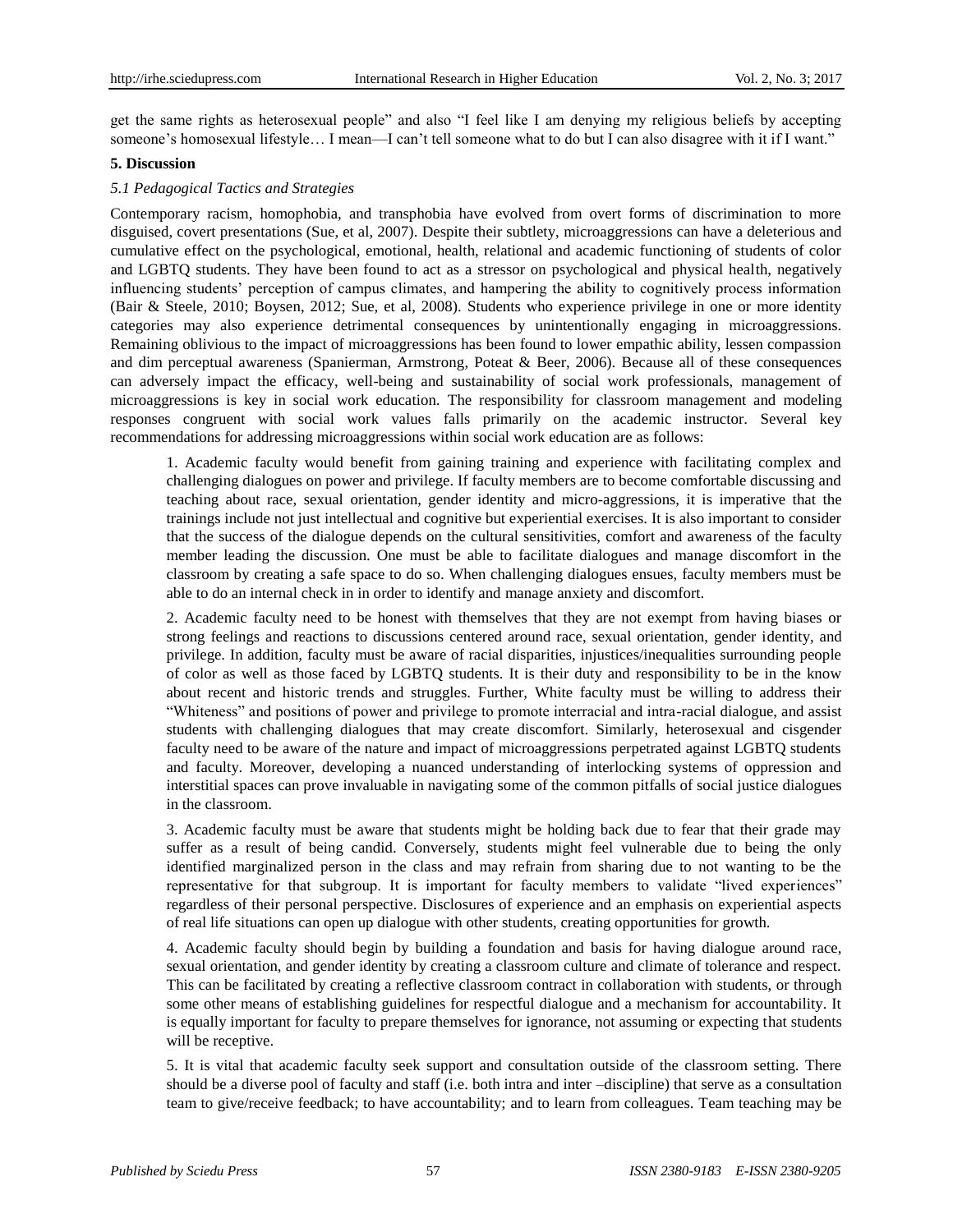a viable option that allows for immediate feedback, consistent support and ongoing opportunities for skill development.

#### **6. Conclusion**

This study examined microaggressions specific to social work graduate education. The findings support the ongoing need for social justice education to expand beyond diversity to encompass the complexities of intersectionality, microaggressions, power and privilege. It is critical for students to learn academic concepts and practice skills that promote social justice in the classroom and the field to expand their understanding and management of microaggressions. Unchecked microaggressions have the potential to harm individuals, the graduate social work milieu and vulnerable client populations. Social work educators must be proactive engagers in addressing, discussing, sustaining and maintaining challenging dialogue around microaggressions expressed in the classroom. These findings highlight the need for social work educators to develop the skills to initiate difficult dialogues, be accountable for self-reflection and model authenticity when facilitating dialogue around microaggressions in social work education.

#### **References**

- Atwater, S. A. C. (2008). Waking up to difference: Teachers, color-blindness, and the effects on students of color. *Journal of Instructional Psychology*, *35*(3), 246.
- Bair, A. N., & Steele, J. R. (2010). Examining the consequences of exposure to racism for the executive functioning of Black students. *Journal of Experimental Social Psychology*, *46,* 127-132. https://doi.org/10.1016/j.jesp.2009.08.016
- Balsam, K. F., Molina, Y., Beadnell, B., Simoni, J., & Walters, K. (2011). Measuring multiple minority stress: The LGBTQ people of color microaggressions scale. *Cultural Diversity and Ethnic Minority Psychology*, *17*(2), 163-174. https://doi.org/10.1037/a0023244
- Boysen, G. A. (2012). Teacher and student perceptions of microaggressions in college classrooms. *College Teaching*, *60*, 122-129. https://doi.org/10.1080/87567555.2012.654831
- Brown, A. L., & Perry, D. (2011). First impressions: Developing critical consciousness in counselor training programs. *Journal of Feminist Family Therapy*, *23*, 1-18. https://doi.org/10.1080/08952833.2011.548699
- Cartwright, B. Y., Washington, R. D., & McConnell, L. R. (2009). Examining racial microaggressions in rehabilitation counselor education. *Rehabilitation Education*, *23*(3-4), 3-4. https://doi.org/10.1891/088970109805029996
- Casey, Z. A. (2011). The fight in my classroom: A story of intersectionality in practitioner research. *i.e.: inquiry in education*, *2*(1), Article 3.
- Constantine, M., Smith, L. R. R.M., & Owens, D. (2008). Racial microaggressions against Black counseling and counseling psychology faculty: A central challenge in the multicultural counseling movement. *Journal of Counseling and Development*, *86*(3), 348-355. https://doi.org/10.1002/j.1556-6678.2008.tb00519.x
- Dovidio, J. F. (2012). Introduction*.* In *Presumed Incompetent: The Intersections of Race and Class for Women in Academia.* The University Press of Colorado: The Association of American University Presses (Edited by Gutierrez y Muhs, G., Flores Niemann, Y., Gonzalez, C. G., & Harris, A. P.)
- Glenn, C. L. (2012). Stepping In and Stepping Out. In *Presumed Incompetent: The Intersections of Race and Class for Women in Academia*. The University Press of Colorado: The Association of American University Presses (Edited by Gutierrez y Muhs, G., Flores Niemann, Y., Gonzalez, C. G., & Harris, A. P.)
- Haskins, N., Whitfield-Williams, M., Shillingford, M. A., Singh, A., Moxley, R., & Ofauni, C. (2013). The experiences of black master's counseling students: A phenomenological inquiry. *Counselor Education and Supervision, 52*(3), 162-178. https://doi.org/10.1002/j.1556-6978.2013.00035.x
- Lewis, J. A., Mendenhall, R., Harwood, S. A., & Huntt, M. B. (2013). Coping with gendered racial microaggressions among Black women college students. *Journal of African American Studies*, *17*(1), 51-73. https://doi.org/10.1007/s12111-012-9219-0
- Minikel-Lacocque, J. (2012). Racism, College, and the Power of Words Racial Microaggressions Reconsidered. *American Educational Research Journal*.